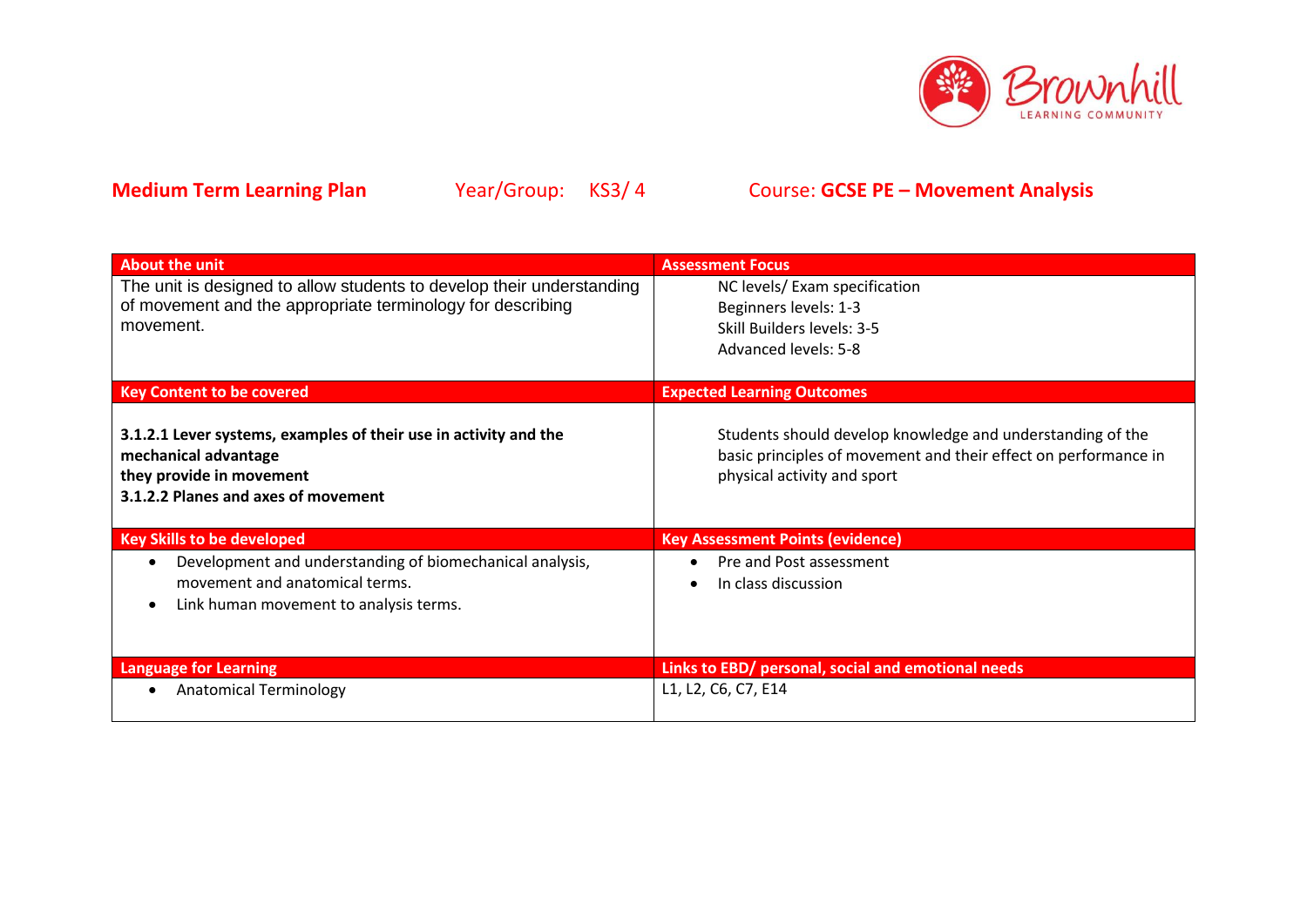

| <b>Session</b> | <b>Learning Objectives</b>                                                                                                    | <b>Content to be covered</b>                                            | <b>Suggested Pedagogy/Teaching</b><br><b>Activities</b>                                                                                                                                                                                                                                                                  | <b>Learning Outcomes</b><br>(Assessment/Level<br>descriptors for this lesson)                            |
|----------------|-------------------------------------------------------------------------------------------------------------------------------|-------------------------------------------------------------------------|--------------------------------------------------------------------------------------------------------------------------------------------------------------------------------------------------------------------------------------------------------------------------------------------------------------------------|----------------------------------------------------------------------------------------------------------|
| $\mathbf{1}$   | 3.1.2.1 Lever systems,<br>examples of their use in<br>activity and the<br>mechanical advantage<br>they provide in<br>movement | First, second and third class lever<br>systems within sporting examples | Identification of first, second and<br>third class lever systems.<br>Basic drawings of the three classes<br>of lever to<br>illustrate the positioning of:<br>• fulcrum<br>• load (resistance)<br>• effort.<br>Draw linear versions of a lever,<br>showing the positioning of the<br>fulcrum, load/resistance and effort. | Students complete the learning<br>objectives and answer<br>appropriately on the end point<br>assessment. |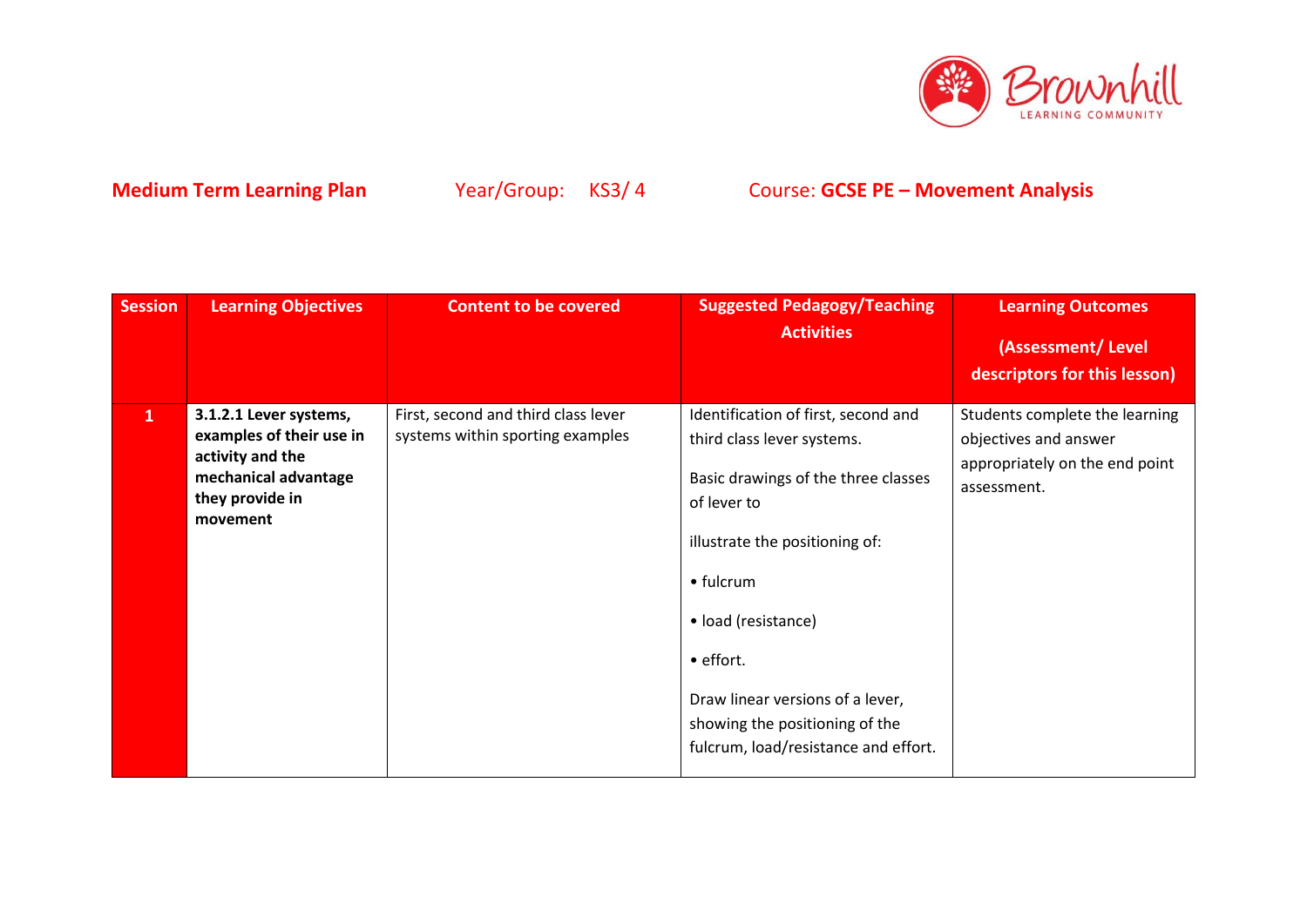

|                |                                                                                                                               |                                                                                                                 | Students do not need to be taught<br>to draw anatomical body parts but<br>must be able to link the correct<br>lever to a sporting movement or<br>action. Interpretation of sporting<br>movements or actions, which<br>involve flexion or extension of the<br>elbow and/or knee, and plantar or<br>dorsi-flexion at the ankle.<br>Pg 27-30 text book |                                                                                                          |
|----------------|-------------------------------------------------------------------------------------------------------------------------------|-----------------------------------------------------------------------------------------------------------------|-----------------------------------------------------------------------------------------------------------------------------------------------------------------------------------------------------------------------------------------------------------------------------------------------------------------------------------------------------|----------------------------------------------------------------------------------------------------------|
| 2 <sup>1</sup> | 3.1.2.1 Lever systems,<br>examples of their use in<br>activity and the<br>mechanical advantage<br>they provide in<br>movement | Mechanical advantage - an<br>understanding of mechanical<br>advantage in relation to the three lever<br>systems | Label the effort arm and<br>load/resistance arm on the three<br>classes of lever. Mechanical<br>advantage = effort $arm \div weight$<br>(resistance) arm.<br>Labelling of the effort arm and<br>resistance arm on lever drawings,<br>and interpretation of the<br>mechanical advantage of that lever                                                | Students complete the learning<br>objectives and answer<br>appropriately on the end point<br>assessment. |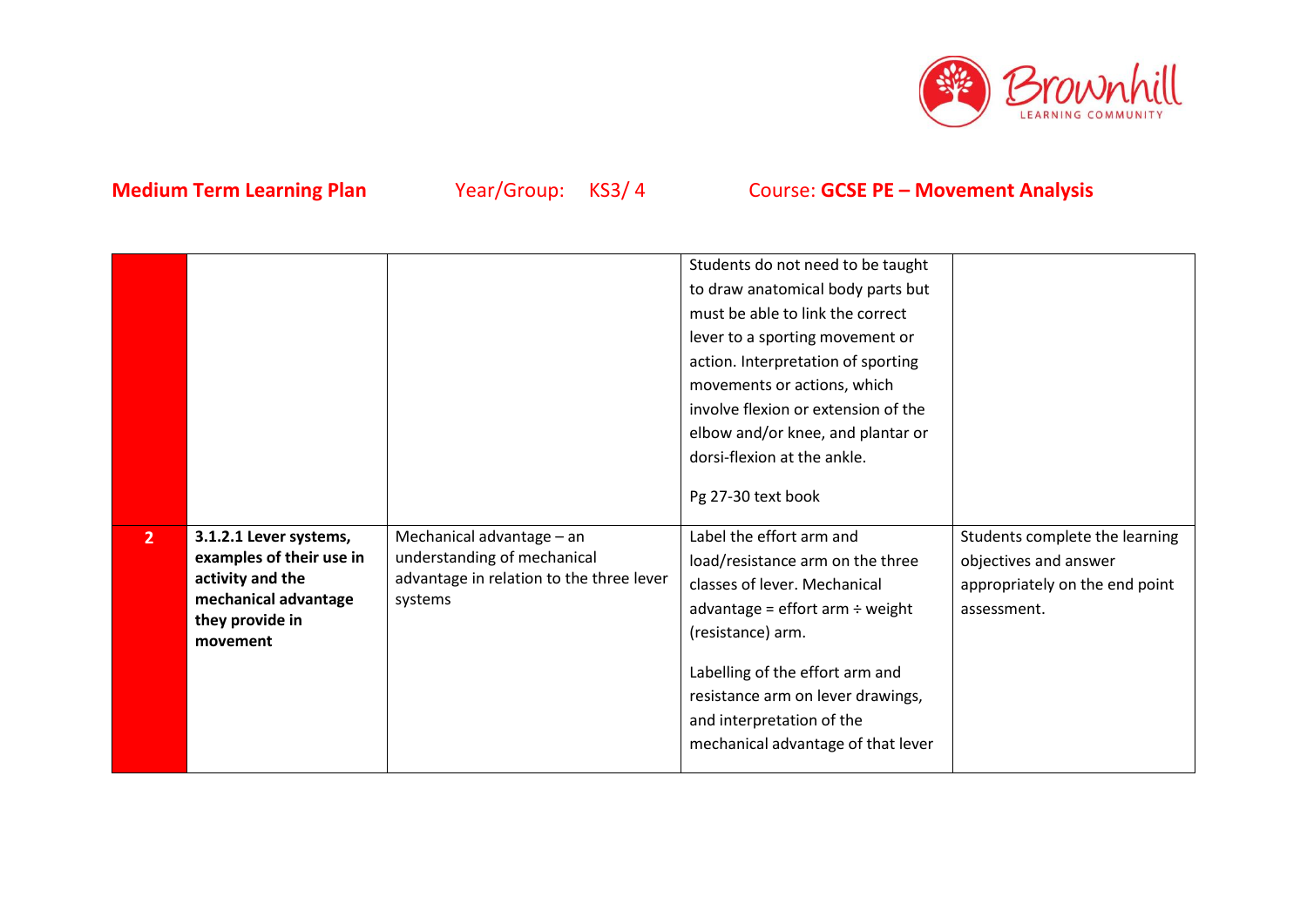

|                         |                                              |                                         | Pg 27-30 text book.                      |                                               |
|-------------------------|----------------------------------------------|-----------------------------------------|------------------------------------------|-----------------------------------------------|
| $\overline{\mathbf{3}}$ | 3.1.2.1 Lever systems,                       | Analysis of basic movements in sporting | Types of movement:                       | Students complete the learning                |
|                         | examples of their use in<br>activity and the | examples                                | • flexion/extension at the shoulder,     | objectives and answer                         |
|                         | mechanical advantage                         |                                         | elbow,                                   | appropriately on the end point<br>assessment. |
|                         | they provide in<br>movement                  |                                         | hip and knee                             |                                               |
|                         |                                              |                                         | • abduction/adduction at the<br>shoulder |                                               |
|                         |                                              |                                         | • rotation of the shoulder               |                                               |
|                         |                                              |                                         | • circumduction of the shoulder          |                                               |
|                         |                                              |                                         | • plantar flexion/dorsiflexion at the    |                                               |
|                         |                                              |                                         | ankle.                                   |                                               |
|                         |                                              |                                         | This section links specific sporting     |                                               |
|                         |                                              |                                         | actions to the types of movement.        |                                               |
|                         |                                              |                                         | Applied anatomy and physiology           |                                               |
|                         |                                              |                                         | (page 9) links the joint type to the     |                                               |
|                         |                                              |                                         | type of movement only. This should       |                                               |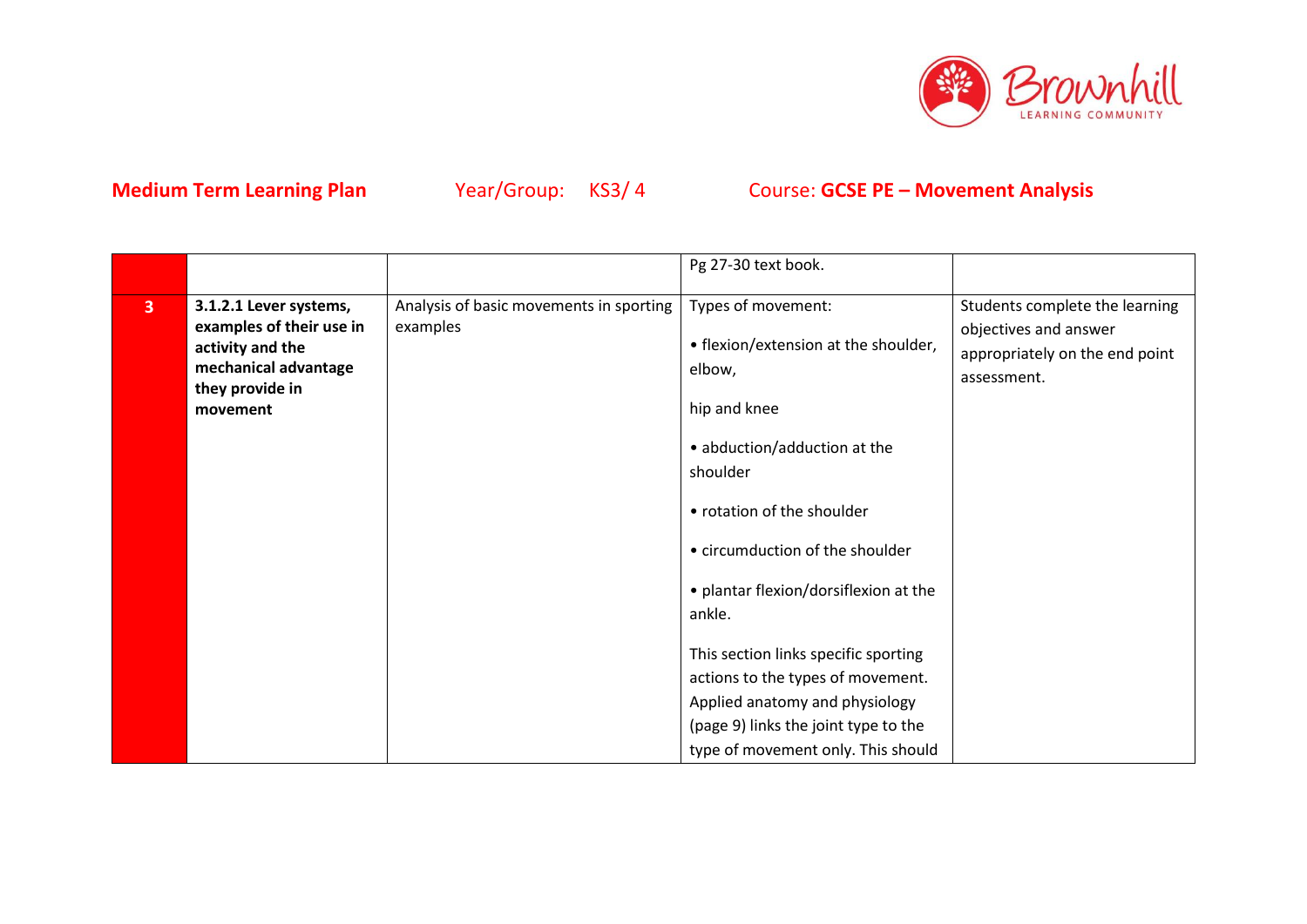

|   |                                        |                                                                                                                                                                                     | include but not be limited to the                                                                                                                                                                                                                |                                                                                                          |
|---|----------------------------------------|-------------------------------------------------------------------------------------------------------------------------------------------------------------------------------------|--------------------------------------------------------------------------------------------------------------------------------------------------------------------------------------------------------------------------------------------------|----------------------------------------------------------------------------------------------------------|
|   |                                        |                                                                                                                                                                                     | following sporting actions:                                                                                                                                                                                                                      |                                                                                                          |
|   |                                        |                                                                                                                                                                                     | · elbow action in push-ups/football<br>throw in<br>• hip, knee and ankle action in<br>running, kicking, standing vertical<br>jump, basic<br>squats<br>• shoulder action during cricket<br>bowling (overarm rotation)                             |                                                                                                          |
|   |                                        |                                                                                                                                                                                     | Pg 27-41 text book                                                                                                                                                                                                                               |                                                                                                          |
|   |                                        |                                                                                                                                                                                     |                                                                                                                                                                                                                                                  |                                                                                                          |
| 4 | 3.1.2.2 Planes and axes of<br>movement | Identification of the relevant planes<br>(frontal, transverse, sagittal) and axes<br>(longitudinal, transverse, sagittal) of<br>movement used whilst performing<br>sporting actions | Planes (frontal, transverse, sagittal)<br>and axes (longitudinal, transverse,<br>sagittal) should be related to<br>sporting actions. Teaching of these<br>planes/axes should include but not<br>be limited to the following sporting<br>actions: | Students complete the learning<br>objectives and answer<br>appropriately on the end point<br>assessment. |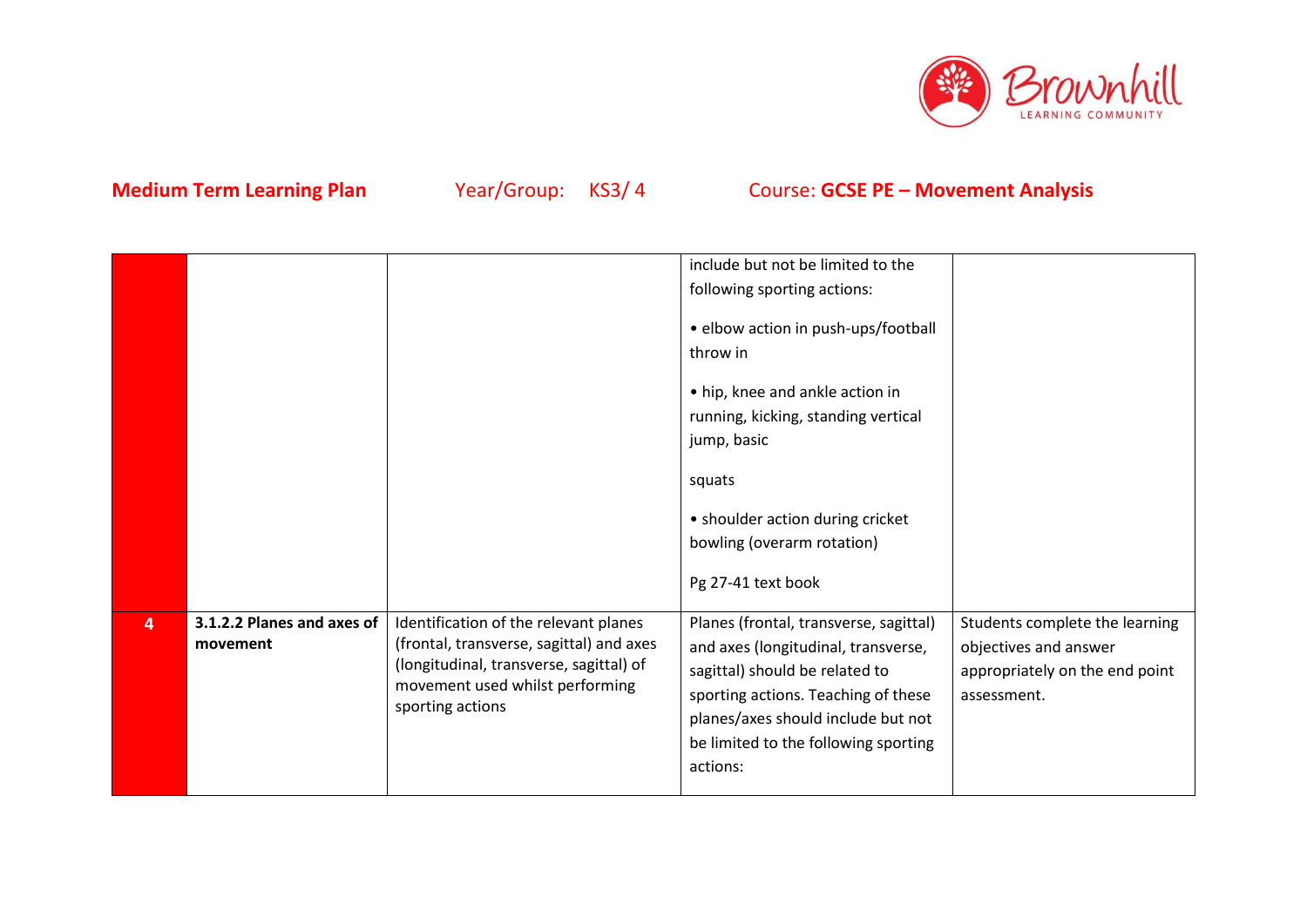

|   |                                        |                                                                                                                                                                                     | • front somersault/forward<br>roll/running action<br>• 360° twist (ice skating spin)/discus<br>thrower rotating in circle effort<br>• cartwheel<br>Pg 27-31 text book                                                                                                                                                                                                                |                                                                                                          |
|---|----------------------------------------|-------------------------------------------------------------------------------------------------------------------------------------------------------------------------------------|--------------------------------------------------------------------------------------------------------------------------------------------------------------------------------------------------------------------------------------------------------------------------------------------------------------------------------------------------------------------------------------|----------------------------------------------------------------------------------------------------------|
| 5 | 3.1.2.2 Planes and axes of<br>movement | Identification of the relevant planes<br>(frontal, transverse, sagittal) and axes<br>(longitudinal, transverse, sagittal) of<br>movement used whilst performing<br>sporting actions | Planes (frontal, transverse, sagittal)<br>and axes (longitudinal, transverse,<br>sagittal) should be related to<br>sporting actions. Teaching of these<br>planes/axes should include but not<br>be limited to the following sporting<br>actions:<br>• front somersault/forward<br>roll/running action<br>• 360° twist (ice skating spin)/discus<br>thrower rotating in circle effort | Students complete the learning<br>objectives and answer<br>appropriately on the end point<br>assessment. |